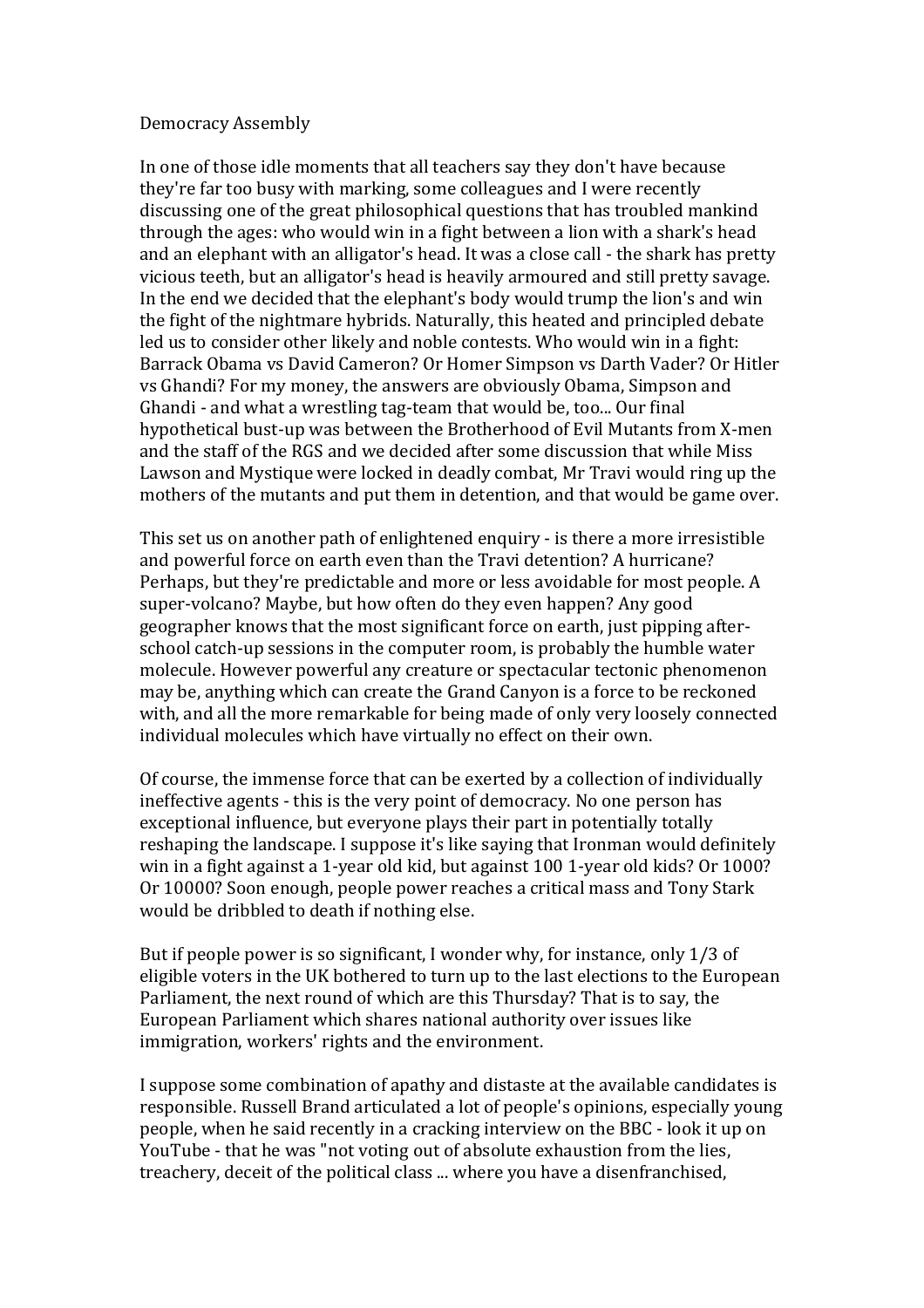disillusioned, despondent underclass that are not being represented by that political system."

Strong stuff and I would agree with Brand - up to a point. It's hard to escape the feeling that there is something self-serving in British politics. When was the last time you felt represented by Michael Gove or anyone in Westminster, for that matter? But surely we can recover the democratic urgency which led women to sacrifice their lives for the Suffragette movement, which led to over 500 million people voting in the biggest single election ever in India recently, which led to a nearly 60% turnout in Afghanistan even in the face of a coordinated programme of intimidation and suicide bombers.

For you guys, I think, the question should not be "should you vote when you're old enough", but "how do you start now to make your voice and your opinion relevant?" And "How do you make these people represent what is important to you?"

First of all, I would suggest, make sure you're well informed. If Christiano Ronaldo's twitter feed is your only source of current affairs then you might just as well give up now and accept that your generation will be screwed over before you realise it's too late. Watch the news, read a variety of papers and blogs, listen to the world news on the radio, whatever it takes to know enough that you're confident you're not being hoodwinked by multinational companies, media barons or governments with an agenda of their own.

Then when you feel you know what you're talking about, make your representatives represent you. And do it now, not when you're 18. If our local MP got, say, 800 letters in his postbag on the lack of facilities for young people in Wycombe or overpricing of football tickets or the HS2 project or whatever, he would have little choice but to take it seriously.

You could attend demonstrations, serve on youth councils, badger your parents into considering your views before they vote, start a blog or use social media to talk about the issues that are important to you and try to get people behind you. You could join organisations that campaign on things dear to your hearts like Greenpeace, Amnesty International, Oxfam, Liberty and so on...

And in a relatively recent twist, you guys are in a fantastic place to utilise the communal power of the internet, using e-petitions like those on the "38 degrees" website. They've already had some serious impact, through claiming to represent literally millions of people, on issues like closure of A&E wards as in Wycombe, class sizes in schools and rising university fees, all things that affect you directly.

That name, by the way, 38 degrees, is apparently the angle of snowslope at which human-caused avalanches are most powerful. All those tiny, delicate snow crystals, tearing up the place. And so we return again to the idea of the irresistible force of the many. I suppose my argument comes down to this - if you think that politics is irrelevant to your lives then you're delusional. And if you think that not voting or ignoring the whole process is going to change anything,